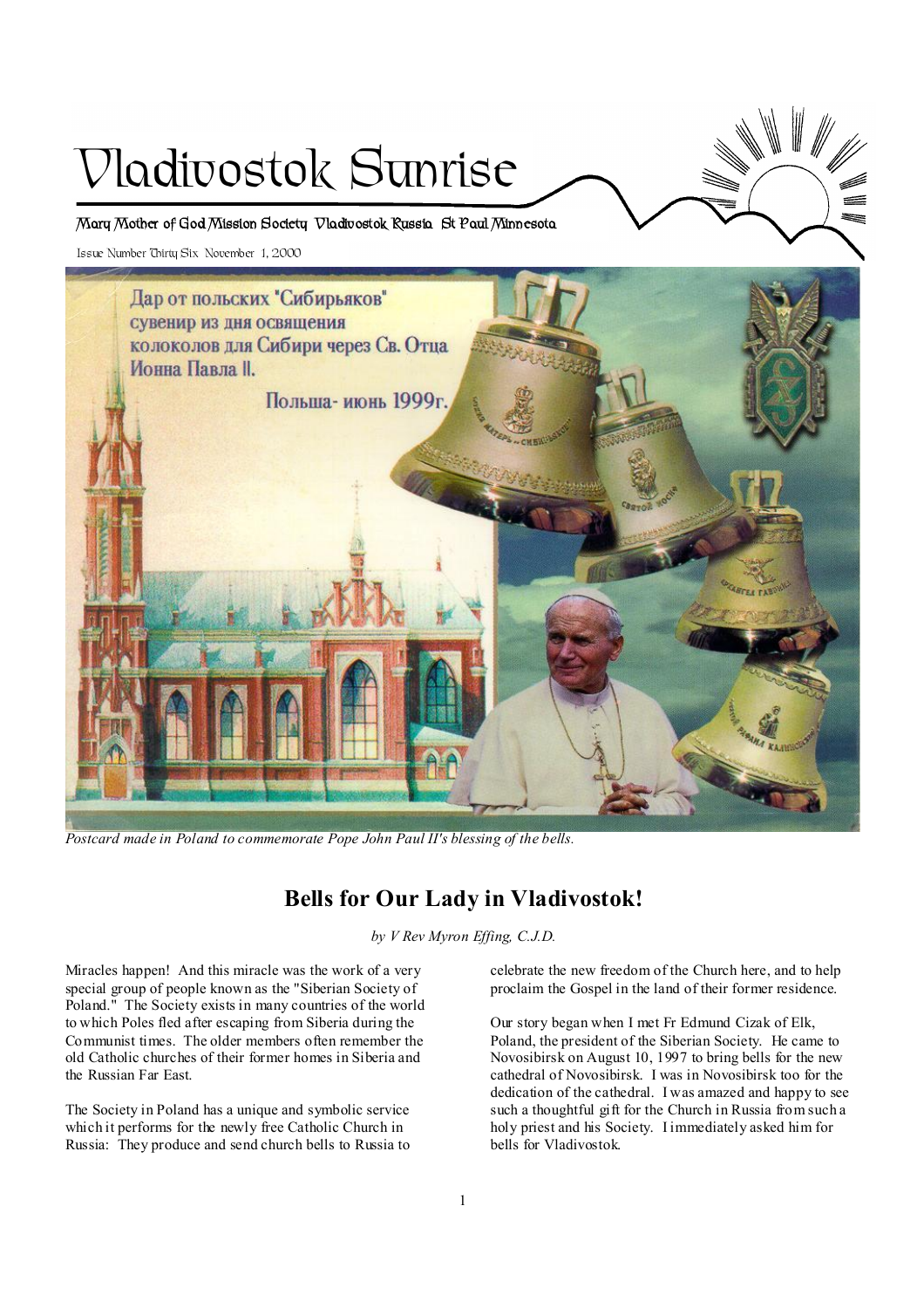Soon after returning to Vladivostok I received a message from him asking what names we wanted on our four(!) bells. Naturally I wanted St Mary, St Gabriel, St Joseph, and St Ann! He said, "Sorry, one of them has to be Polish. Instead of St Ann, let's pick St Raphael Kalinovsky." St Raphael is a newly canonized saint who himself lived for many years near Irkutsk in Siberia. I didn't argue!

Fr Cizak choose the most beautiful material for our bells which celebrate the Jubilee Year of the Annunciation and Birth of Christ. They are shiney golden color metal. But that isn't all--While Pope John Paul II was in Poland in June of 1999, he personally blessed our bells! But how to get the bells to Vladivostok?

We proposed by sea or TransSiberian Railroad. Fr Cizak wanted to send them by truck—all the way from Poland to Vladivostok! But there aren't roads the whole distance, unless you go through China, but that opens a "whole 'nother can of worms"! Then he heard that a group of Polish Boy Scouts dealt with difficult trips to various parts of the world. They were planning to drive to Magadan, Russia, far to our north. Fr Cizak soon persuaded them to drive to Vladivostok with a truck full of bells!

They left for the Ukraine and came to the border of Russia where they encountered the first problem: Russian Customs wanted \$1500 of duty for the bells and truck. Naturally our scouts asked us what to do. We sent them \$1500 and also sent a letter to Russian Customs in Moscow asking that they admit the bells without duty, since they were not for sale and would be used in the renovation of the historic architectural monument in Vladivostok, the Cathedral of the Most Holy Mother of God. It will take many months for Moscow to answer, so we have to hope that if their reply is positive, we will receive our deposit back.



*Marek Wolosz and Przemyslav Maciazek who drove the bells across Siberia.* 

Here I have to insert a few words of praise for the scouts who set out on such a dangerous adventure. A huge, heavy truck, full of valuable metal bells, with very few service

centers along the way, in some places no roads, with mountains and plains to cross where you know no one, where there are no phones. Surely it had to be the trip of a lifetime. Such training in courage the scouts received over their years in Scouting!

They crossed Siberia and reached Chita in TransBaikalia. There were problems with the truck, and in the section ahead between Chita and Blagoveschensk there was mountainous terraine with no paved roads, and no roads at all in some sections. They decided to put the bells on the train to Vladivostok, and to leave the truck with the newly opened Catholic Parish in chita. They then boarded a train themselves for Vladivostok to await the bells which would require nearly two weeks to arrive. They had to be in Vladivostok for the arrival of the bells to sign off on them for Customs. They could use the extra week of waiting in Vladivostok for sightseeing and for some time in the Pacific Ocean which they had never seen before.



*The bells arrive at the door of the church.* 

*It was no easy job getting them off the truck.* 



After the bells arrived at the Second River Freight Station, we couldn't see them because they were locked up in Customs, but the scouts were ready to return to Europe. They bought train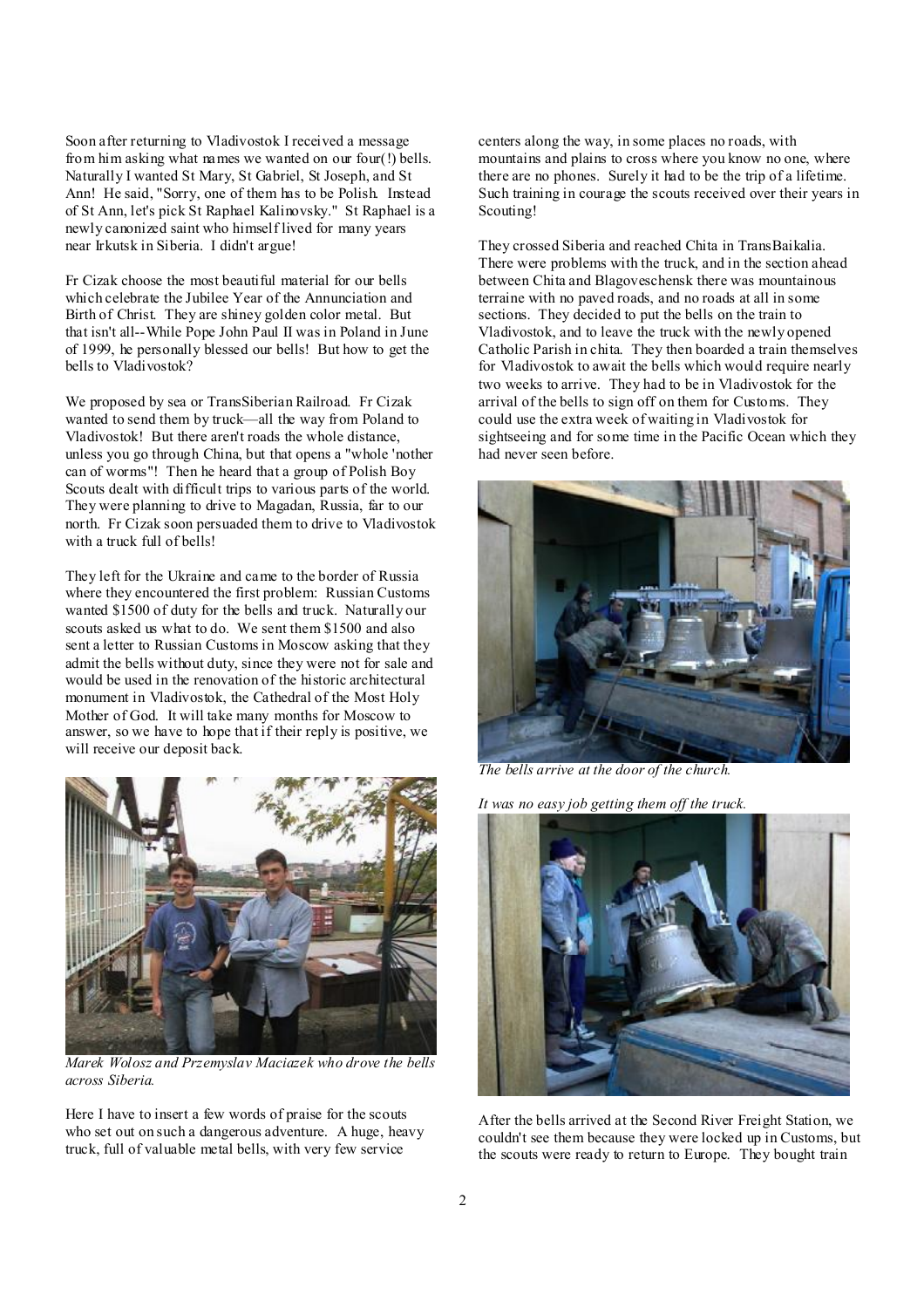tickets for the seemingly endless trip to Moscow, but I found out that they had never flown before, so I presented them with plane tickets as a token of gratitude for their generous help. It also solved their problem that the trip had taken longer than they intended, and they would have been late for the beginning of the school year at their university.



*The large bell is dedicated to Our Lady of Siberia, but the note that they were blessed in the year 2000 by Pope John Paul II.* 

Finally the happy day arrived: October 12, 2000. The bells arrived at the church by truck and I helped our workers unload them. They are beautiful! The most beautiful I have ever seen! We had to simply place them in the vestibule of the church—until the day when they can be elevated to their future home in some future steeples.



*The as-yet steepleless church. The steeples were never completed before the building was confiscated in 1922. The Czech Army, which was part of the interventionary force trying to protect the Russian Far East from the Communists, were the last who tried to complete the church.* 

# **News Notes**

#### *by Rev Myron Effing, C.J.D.*

• Our good friend and pastor of our sister parish of the Annunciation in Washington DC, Monsignor James Montgomery, died on September 10. Although he was 75 years old, this humble priest stilled served his parish with full vigor, and yet managed to help his brothers and sisters in Christ in Russia. We send our condolences to Annunciation, and our prayers to God for them and for Monsignor Montgomery.

> • My parish of Our Lady of the Pacific in Nakhodka has opened the fourth Women's Support Center in our Territory of Primorye. The main purpose of the Centers is moral and material support for pregnant women who might otherwise consider abortion. The Centers also help families with many children, and participate in the "Adopt-a-Birth" program in which we help supply needed medicines and supplies for poor women who are to give birth. Perhaps you would like to donate to these programs?



The "Miracle of the Bells" has happened. The next miracle to be scheduled by Our Lady might be "The Miracle of the Steeples". Jubilee bells! When can we hear them ring?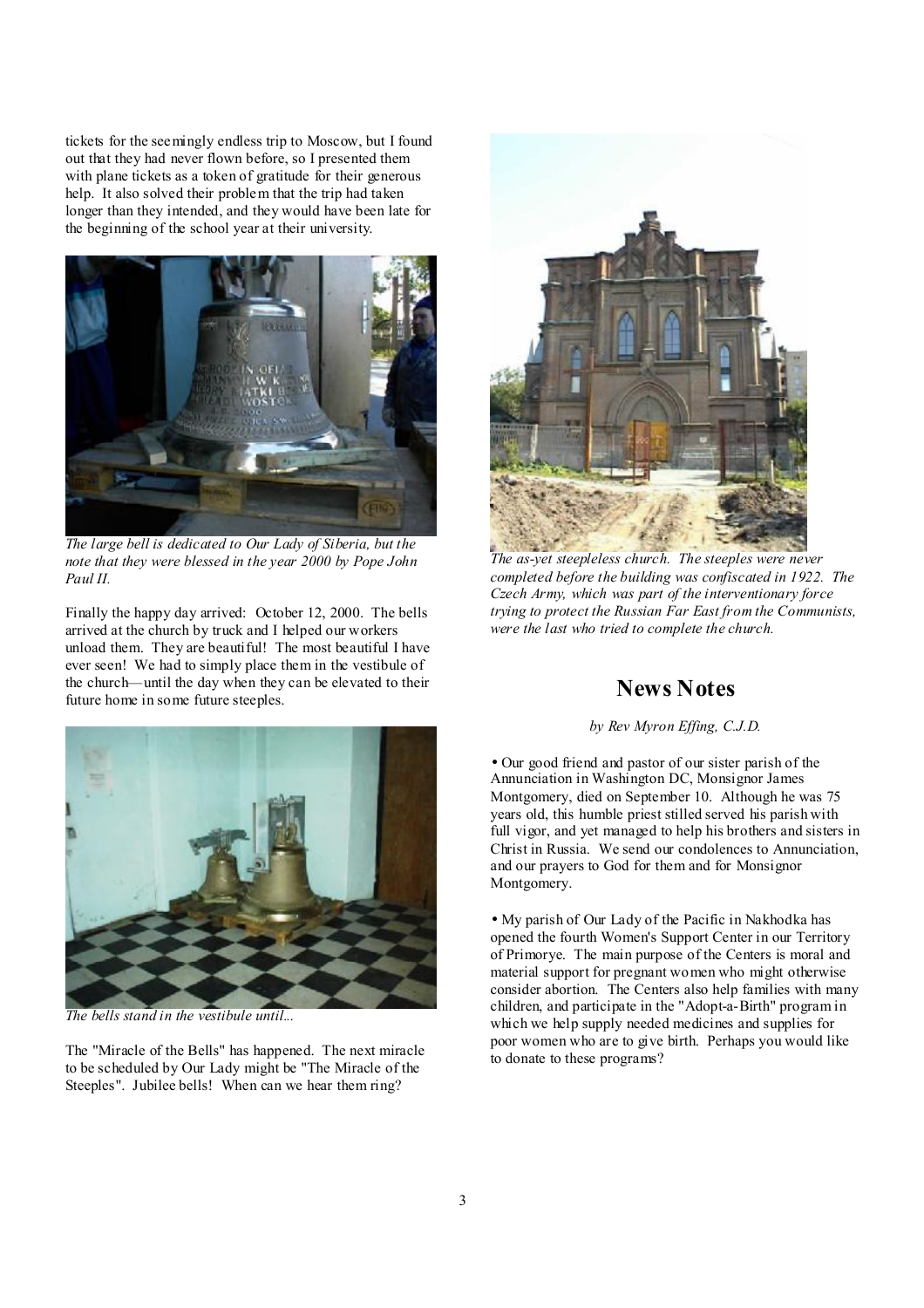

L *New volunteers for the Nakhodka Women's Support Center meeting with Christina Pavlova, our specialist in this area.* 

• September 8, 2000, was the date of the consecration of the new Cathedral of the Immaculate Heart of Mary in Irkutsk, Russia. The event was attended by two cardinals, 12 bishops, 70 priests, and many sisters and laity. The size of the diocese is illustrated by the fact that Irkutsk is a four hour flight from Vladivostok. Vladivostok is at the extreme southeast end of Russia in the "Russian Far East", while Irkutsk is in the central part, which is known as "Siberia".

• The Parish of the Visitation in Lesozovodsk has found very good premises to buy for a parish center--a former barbershop with several attached rooms. If we manage to buy it, it will be the first property for that parish, which currently has nothing. The probable cost will be about \$6,000. We usually have mass in the office of the Blind Society, since the blind like to attend our mass which is in Russian instead of Old Slavonik as in the Orthodox church they don't understand Old Slavonik. They don't mind that we don't have a beautiful church with beautiful icons--they can't seem them anyway! But the space is too small already because the parish is growing. If we manage to buy the new premises there will enough room for the Lesovodsk Women's Support Center as well as a store for used clothing. The large hall of the shop and the barbershop office can be used as a chapel for mass and a parish office.

• Speaking of Lesozovodsk, it was one of the cities hard hit by the series of typhoons we've had this summer, because it is on flat land near the Ussury River. Catholic Relief Service made a donation for flood relief in Eastern Russia, so we will be able to reach out to the folks of Lesozovodsk who lost their gardens and crops in the flood. Thanks to parishes in Minnesota, Indiana, and Oregon, we also have a shipment of clothing which we can distribute to the victims. Vladivostok itself isn't very affected by floods since we are built on hills near the ocean, and not in a river valley. But Nakhodka, which is also on the ocean was affected by the typhoons because seawater was blown inland. Our 90-yearold parishioner in Nakhodka, Babba Ghelia, lost her garden vegetables which she still usually tends by herself! We're here to help her, too.

• Thanks to the Archdiocese of St Paul, we will be listed in the Official Catholic Directory in America. We opened our office in St Paul just in time, because now it is getting more and more difficult to get toAnchorage from here, whereas it is easier and easier to reach the States through Seoul and San Francisco. Thanks to our benefactor Mr Russell Haas, I usually have free tickets between Seoul and San Francisco!



*Babba Gelia surround by friends and family.* 

• We've had recent celebrations of birthdays for our most elderly Catholics in Primorsky Territory, both members of Our Lady of the Pacific Parish in Nakhodka. Gelia Yakovlevna (or Babba Gelia, as we all call her) celebrated her  $90<sup>th</sup>$  birthday on September 22! She was surrounded by parishioners, friends, and family. She tells everyone that God told her in a dream that she would receive a golden reward in heaven for keeping her Catholic faith through all of the terrible years. Joseph Latkovsky was 87 years old on October 15. He likes to tell about his father who was a pioner in Siberia from Latvia. After twenty years of building his farm from nothing, the Red Army (Communists) and the White Army (Czarists) stole everything, named his father as an "enemy of the people", and they had to flee to Kazakhstan to save their lives.



*Joseph Latkovsky and his wife with daughter and greatgranddaughter.* 

• A recent development in our parish life has been the activization of the Korean Catholics who live in Vladivostok. The Sisters of St Paul of Chartes from Seoul have come to live with us for a year while they learn Russian. They have begun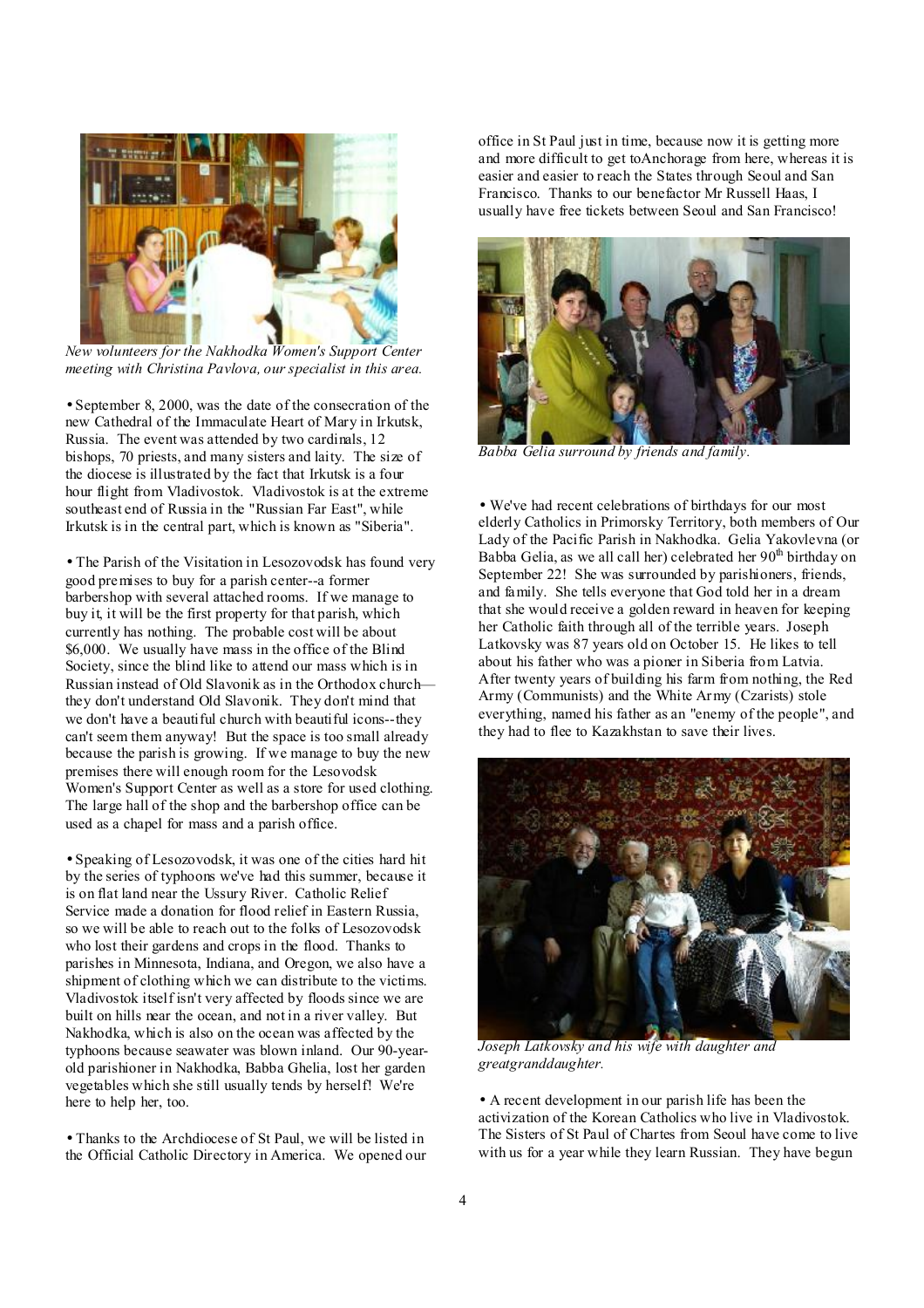to interact with the local Korean community, and recently I had the joy of baptising four Korean children, and gave First Confession and First Communion to them. They have been waiting a long time, but since they do not live in Korea, they did not have an opportunity to participate in regular catechetical programs—until our Korean sisters came. We are making the Sacrament of Penance available, too. The sisters have translated a list of sins, and even if I and the penitent can't understand each other, by pointing to the sins on the paper that are written in two languages, they can make a confession.



*The Korean Catholic Community in Vladivostok* 



*All dressed up in baptismal clothing.* 

## **How to Communicate with Us**

#### **In Russia:**

**Phone:** (011-7)-4232-26-96-14 **FAX:** (011-7)-4232-26-96-16 **E-mail:** [myron@eastnet.febras.ru](mailto:myron@eastnet.febras.ru) [daniel@eastnet.febras.ru](mailto:daniel@eastnet.febras.ru) [CARITAS@mail.primorye.ru](mailto:CARITAS@mail.primorye.ru) **Internet** Russian language: <http://www.catholic.ru>

Please do **not** send any **donations** of any kind directly to Russia. For donation information, see below.

**Letters** without donations can be sent to: Most Holy Mother of God Catholic Parish Volodarskovo 22 690001 Vladivostok RUSSIA

#### **In America:**

**Phone:** (651)690-5139 **FAX:** (651)690-5139 **E-mail:** [RussianMission@juno.com](mailto:RussianMission@juno.com) English language: **Internet:** <http://www.vladmission.org>

**Donations** of money and **letters** should be sent to: Mary Mother of God Mission Society 1854 Jefferson St St Paul MN 55105-1662

Your donations are tax-deductible. You will receive any required receipt for IRS tax purposes by return mail.

**Donations** in kind. If you have items that you think we can use, please contact Mrs Sandra Sonnen at the Mission Office in St Paul giving a complete list of items. If we accept your offer, you will need official inventory information from her, too, for Russian Customs.

**Remember "Mary Mother of God Mission Society" in your will.**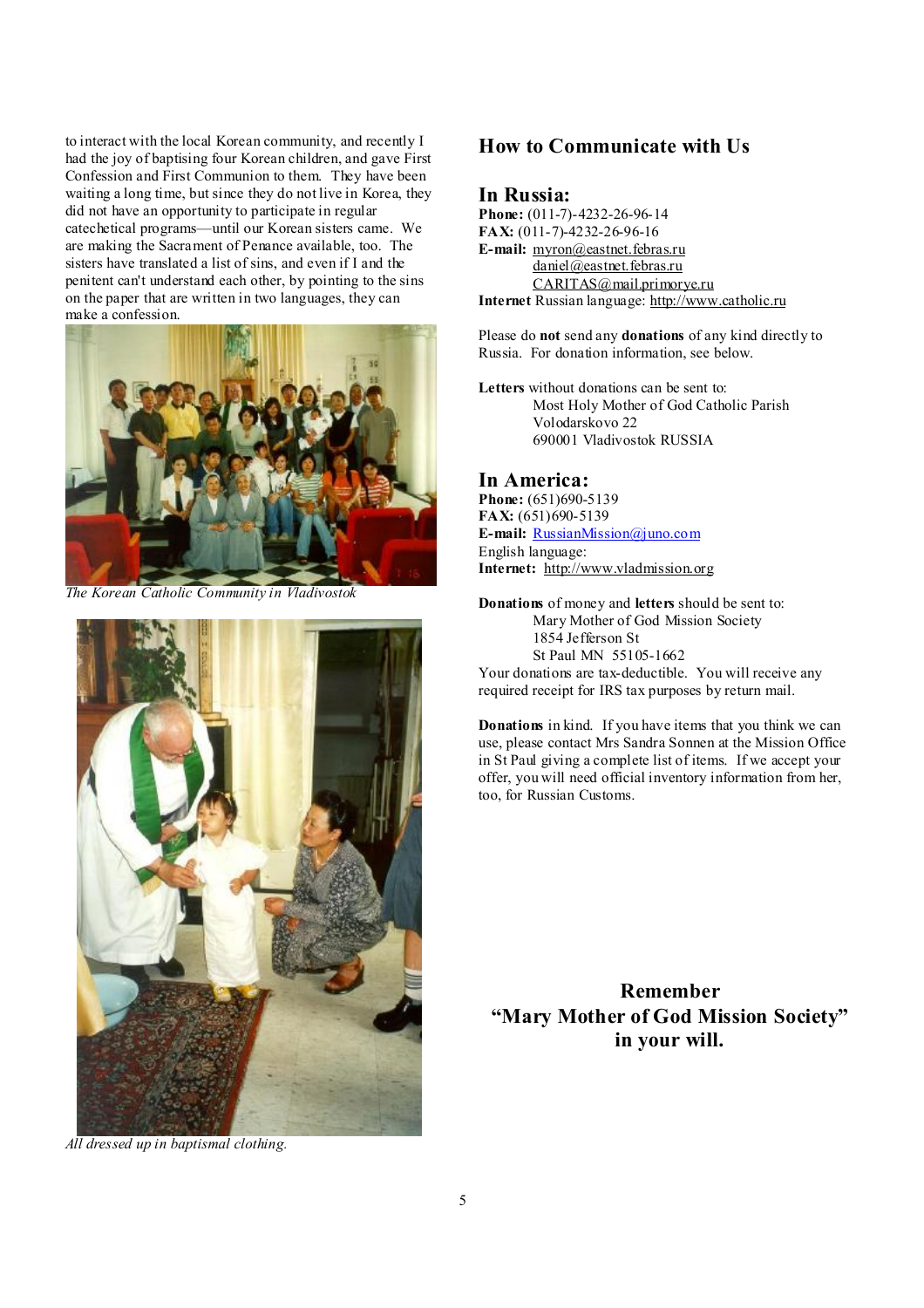## **Our Work with Women Prisoners**

#### *by V Rev Myron Effing, C.J.D.*

Besides our correspondence course "Introduction to Christianity" which has interested many prisoners across Russia, we have begun some personal work in prisons. We especially wanted to work in the women's prisons because women are at a special disadvantage when they emerge from several years in prison into the new Russian world of today. Often they don't have a place to live, no work prospect, no clothing besides what is on their backs, no ticket home, and no one who cares. We can't take care of all prisoners, but we want to do what we can. What can we do?

In Khabarovsk, we found that 108 of the prisoners in one prison have tuberculosis. Catholic Charities of the Diocese of Venice, Florida, has helped us to find medicine for these



*Isolation Ward at the Women's Prison in Khabarovsk* 

women. Our parishioner Alexei Hartman visits the prison regularly, and helps individual women as they are released. Sometimes it is clothing, or a ticket home, or simply advice. The prison is so happy with Alexei's work that they have named him to the Honorary Council of the prison. At his induction it was said that many churches and organizations have sent aid to the prison, but then they usually disappear. Alexei and the Catholic Church are the first to take a regular on-going approach to helping in the prison.



*Alexei Hartman with prison officials* 

Some day perhaps we can have a prisoner's rehabilitation center in Khabarovsk, but we've already begun one in Vladivostok. The women's prison in Primorye Territory is in a small village, so released prisoners usually go to Vladivostok to begin a new life. They can't find work because they don't have a permanent address, which is

required for work in Russia. So we bought a very small apartment near our St Vincent de Paul used clothing store where women can live temporarily and officially register their address. Until they find work, they can help in the store, mending and cleaning clothing. Meanwhile, several American have donated used computers, and we can train the prisoners in new secretarial skills at the store. With a grant from the Sisters of Charity of St Anne of Saragosa, Spain, CARITAS can now provide one meal per day for 50 needy people, and the prisoners can make use of this opportunity until they find work. From a grant from the House of Peace of Austria we can buy new shoes for the women if needed.



 *Women who are soon to be released fill out applications for a ticket home.* 

The prisons in Primorye asked us to help them find textbooks for the school year. It was only a matter of several days of legwork and we found all the necessary books which were donated to us from schools who changed textbooks.

We would like to work more regularly in prisons in evangelization, but that takes trained people, and the time required will mean paychecks. What the future will bring depends upon additional grants from other foundations that want to help in the prisons of Russia.



*X-ray machine in the prison hospital which is used to detect tuberculosis.*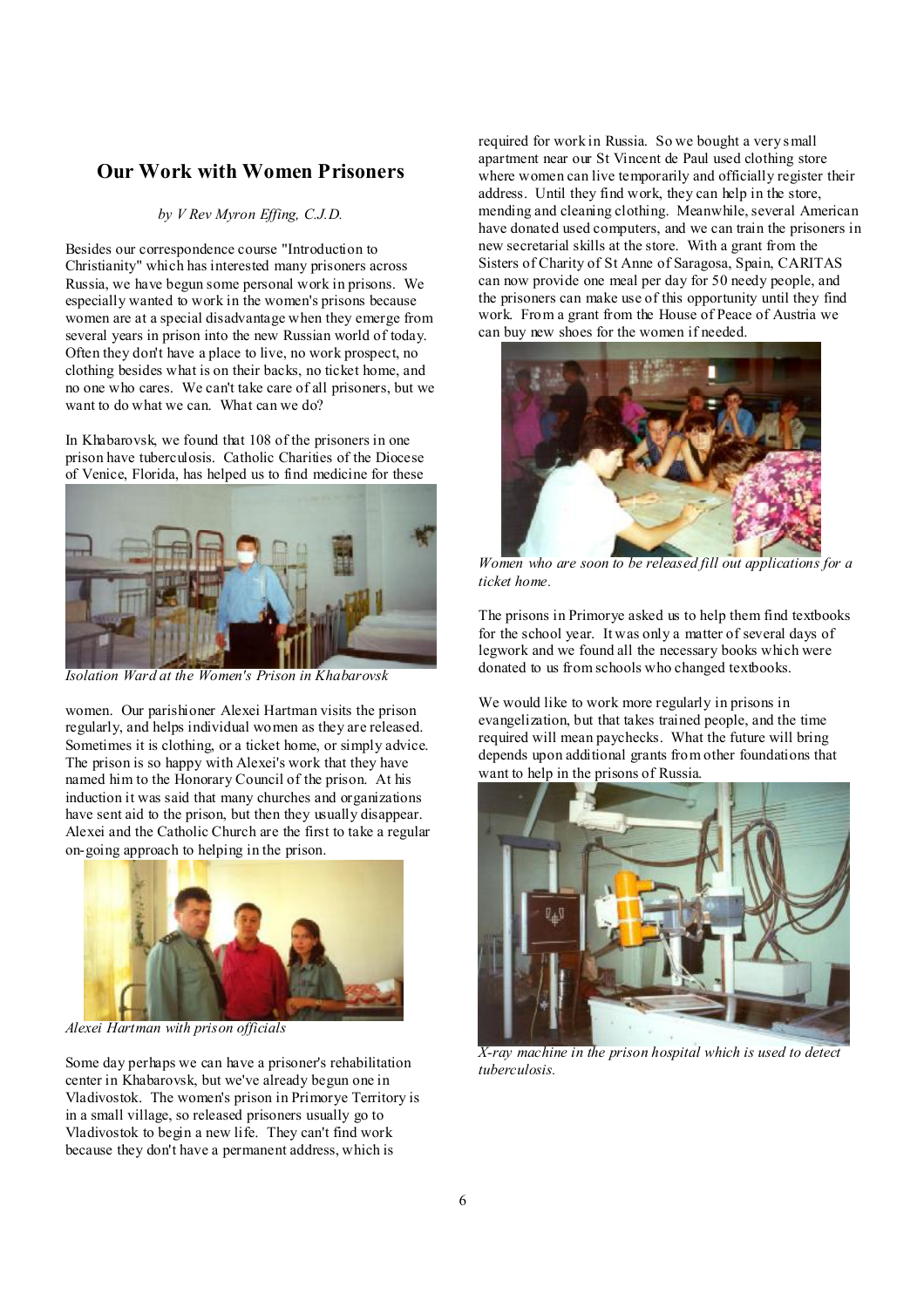

### **Dear Father Myron,**

Yes, I'd like to help provide living space for you and the seminarians and for the mission effort in Russia in commemoration of the 2000<sup>th</sup> jubilee of Christ's birth. Please accept my pledge or donation for the following items selected from the needs list:

|                                            | <sup>S</sup> |                   |
|--------------------------------------------|--------------|-------------------|
|                                            | $\sim$       |                   |
|                                            | \$           |                   |
| Please make the dedication plaque to read: |              |                   |
| $\pmb{\mathsf{H}}$                         |              |                   |
|                                            |              | $^{\prime\prime}$ |
|                                            |              |                   |
|                                            |              |                   |
|                                            |              |                   |
|                                            |              |                   |
|                                            |              |                   |